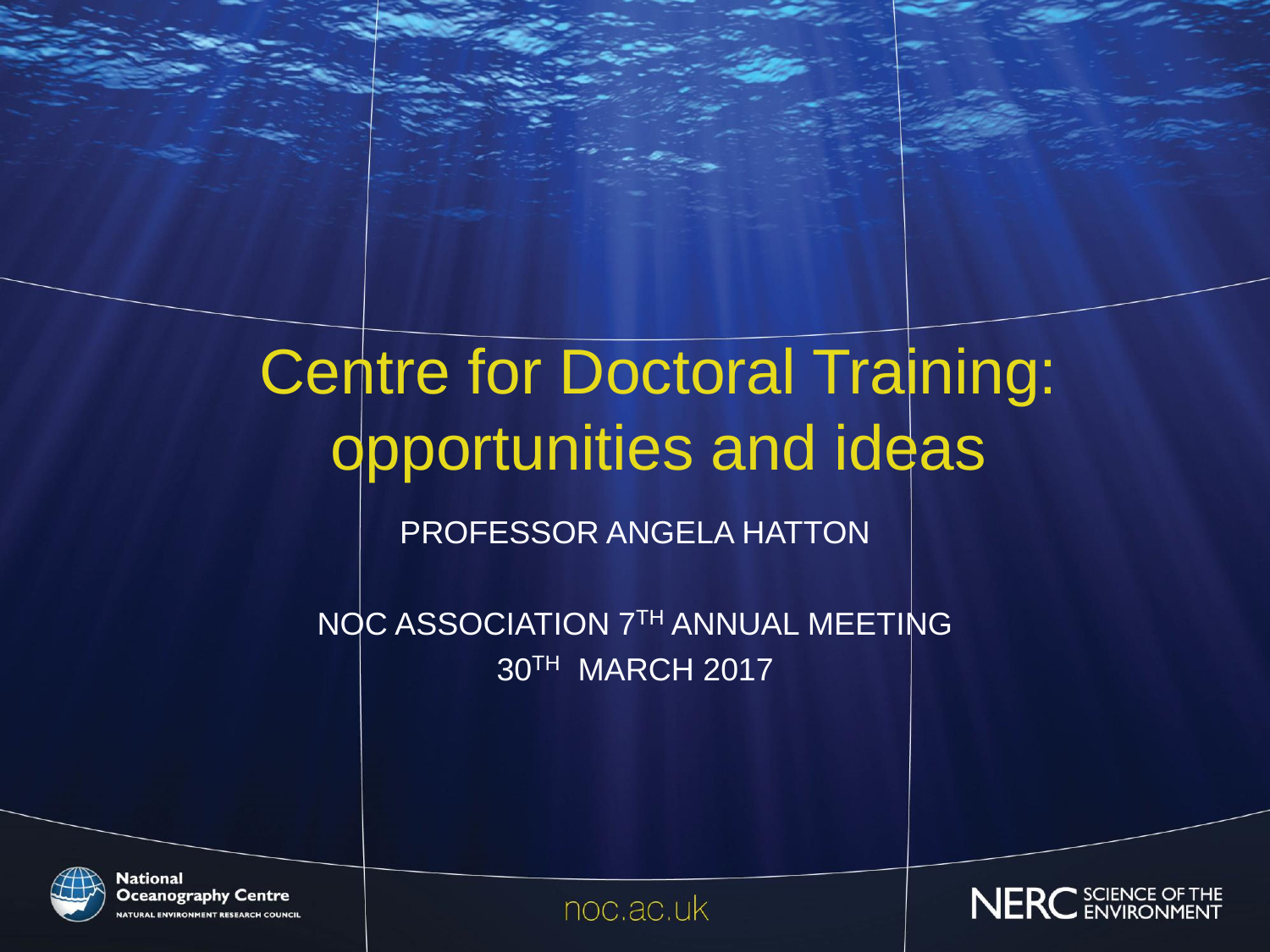## **Responsive versus focused training**

## **Responsive PhD training**

Topic is chosen by the student or supervisor and can be drawn from any part of NERC's remit.

**Doctoral training partnerships (DTPs)**: institutions or consortia offering responsive mode (discovery) funded studentships. DTPs are outstanding clusters of excellence providing world-class PhD training and offer studentships in a range of areas from the NERC science remit.

### **Focused PhD training**

Focused studentships and training awards that provide individuals with particular, specialist skills that are linked to our strategic priorities or to the skills gaps identified by our community.



**Centres for doctoral training (CDTs)**: institutions or consortia offering focused studentships awarded to address professional, technical and academic skills gaps identified by NERC and its partners.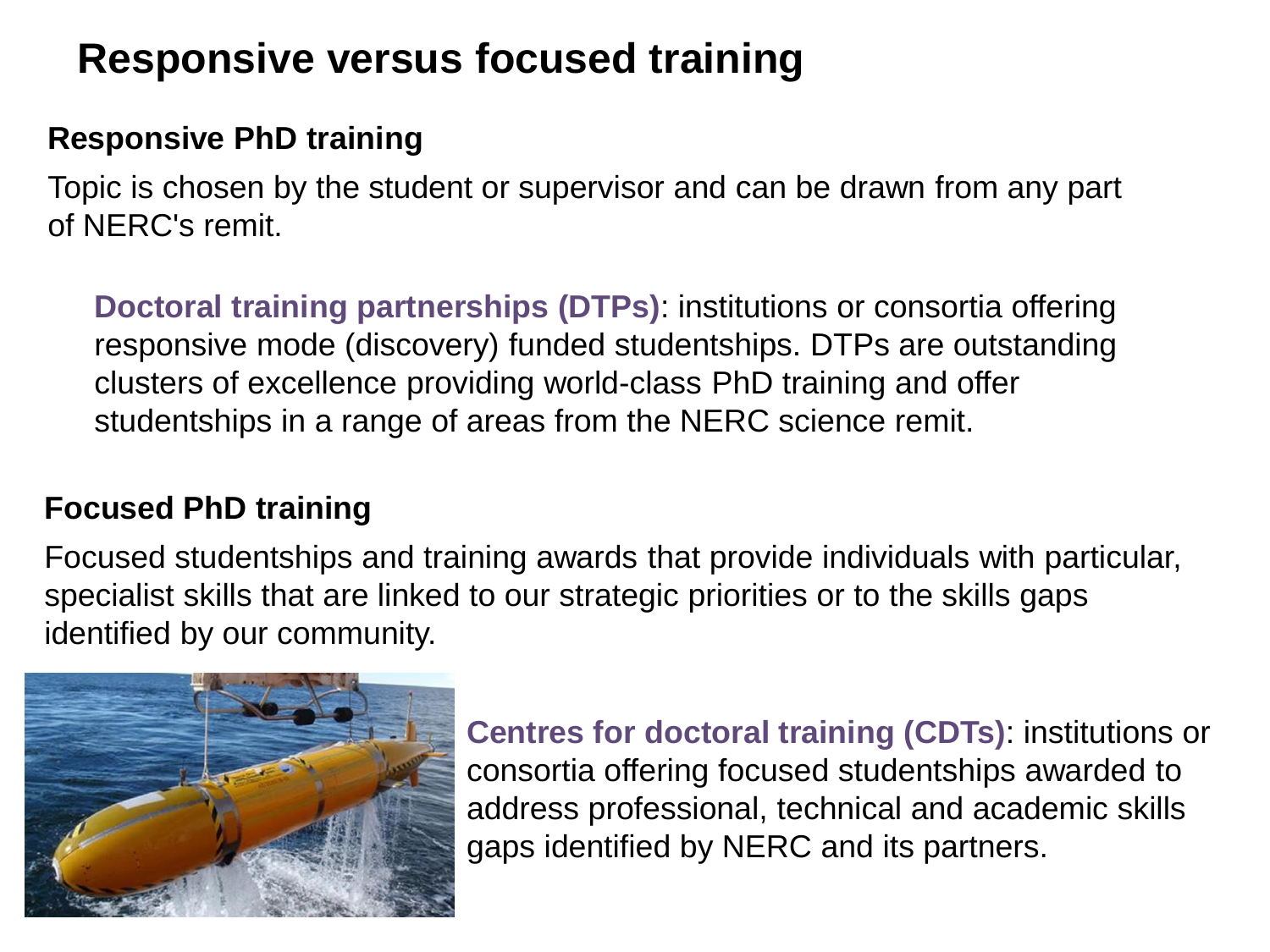Focused studentships not only equip individuals with the skills necessary for delivering high-quality research in priority areas but also with the **skills to help address the needs of industry, policymakers, advisory bodies and regulators.** 

CDTs are supported with the intention of **developing a legacy of training**  excellence from an initial, directed NERC investment.

Following the initial NERC investment, it is expected that NERC CDTs will:

**1. Become self-sufficient** through investment from other sources, such as NERC doctoral training partnership (DTP) funding or industrial investment.

2. **Cease** following the completion of the final studentship.

Can submit a new evidence submission to NERC detailing how their remit remains or re-focuses an existing training priority for consideration for CDT investment.



National Oceanography Centre **RAL ENVIRONMENT RESEARCH COL** 

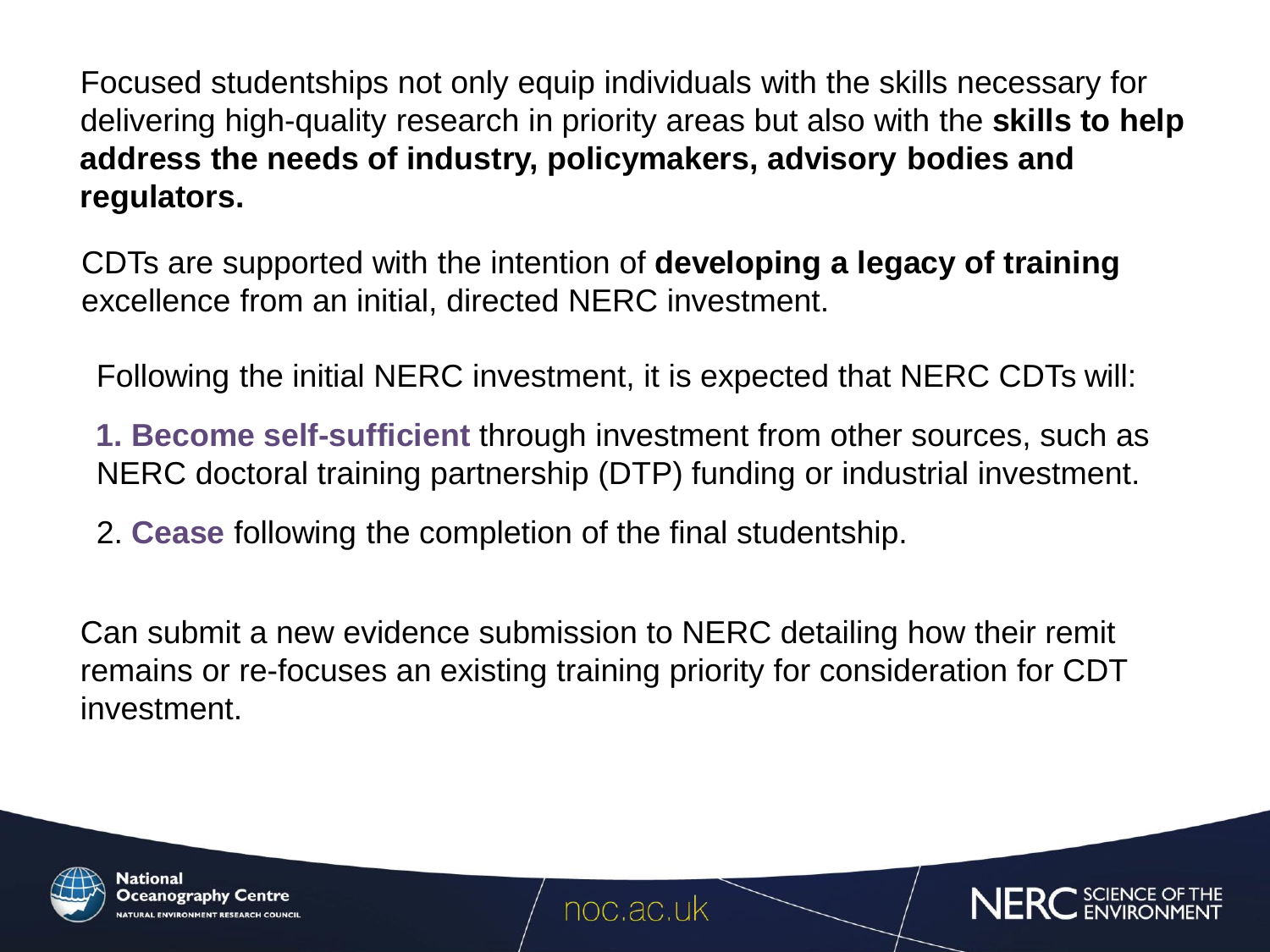## **Previous calls**

**Modelling and quantitative skills in ecology and evolution** :

aspects of data collection, modelling, statistical analysis, producing researchers with substantial quantitative expertise capable of developing new theoretical modelling methods.





**NERC/BBSRC Joint CDT in soil science :** transferable skills, and an ability to integrate plant, soil, water and land management to address future research needs.

**Risk and mitigation**: strengthen the flow of knowledge and skills in big data into research, to the insurance sector, and to policymakers. Includes interdisciplinary studentships co-funded by NERC & ESRC.





**Oil and gas**: create a highly skilled workforce contributing across the wider energy and environment sectors, as well as skills gaps in the oil and gas sector.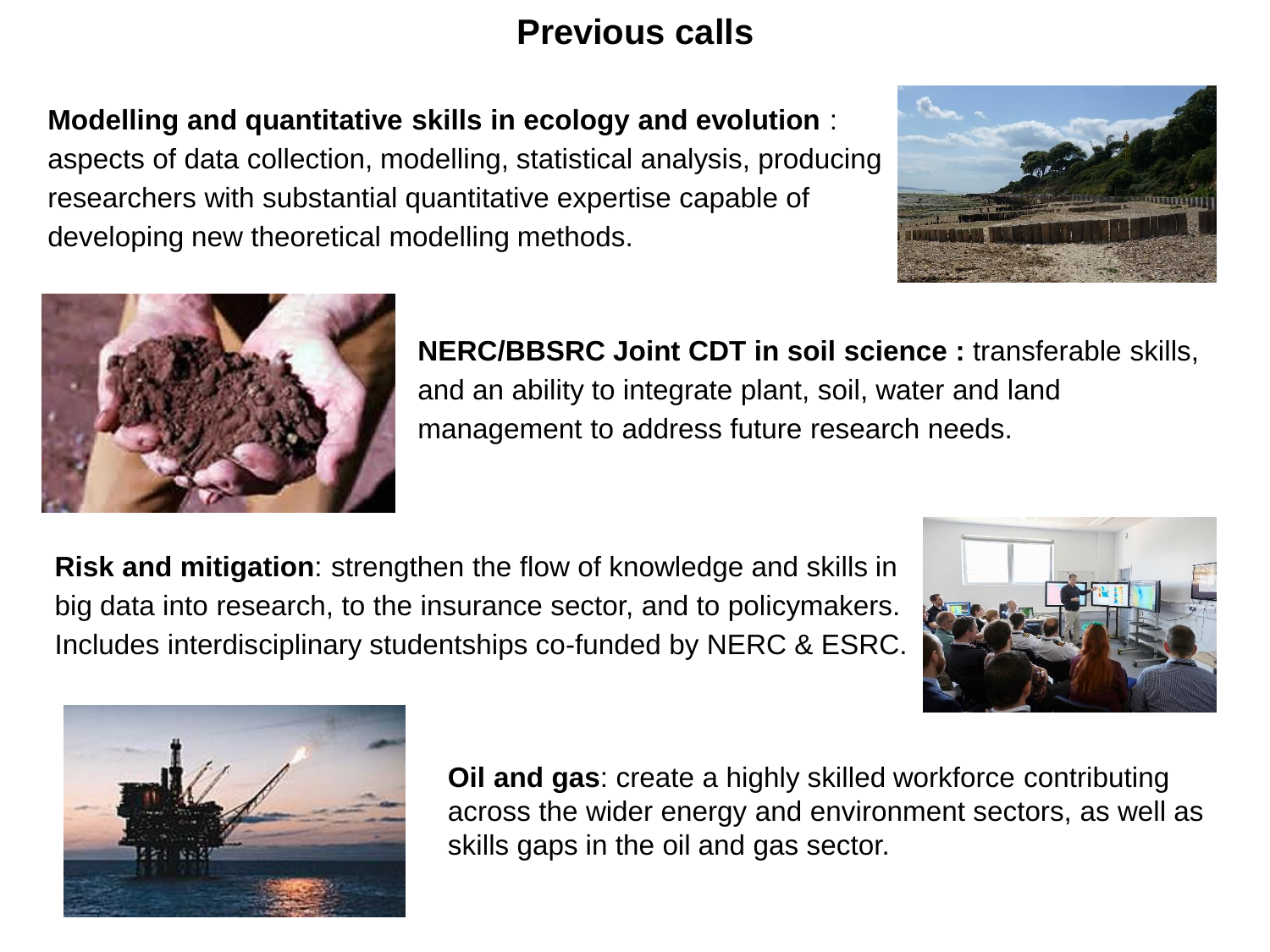**Use of smart and autonomous observation for the Environmental Sciences** : creating a community of highly skilled people with expertise relevant to both scientific breakthroughs and economic growth. The CDT is funded by NERC and EPSRC.



## **Centre for Doctoral Training 2017 call**

NERC invites proposals for a new Centre for Doctoral Training (CDT) specialising in **one** of the two following priority areas:

- Freshwater bioscience and sustainability.
- Environmental science underpinning the sustainable future of the energy sector.

**Closing date for outline proposals: Wednesday 12 April 2017**

**Closing date for full proposals: Wednesday 19 July 2017**





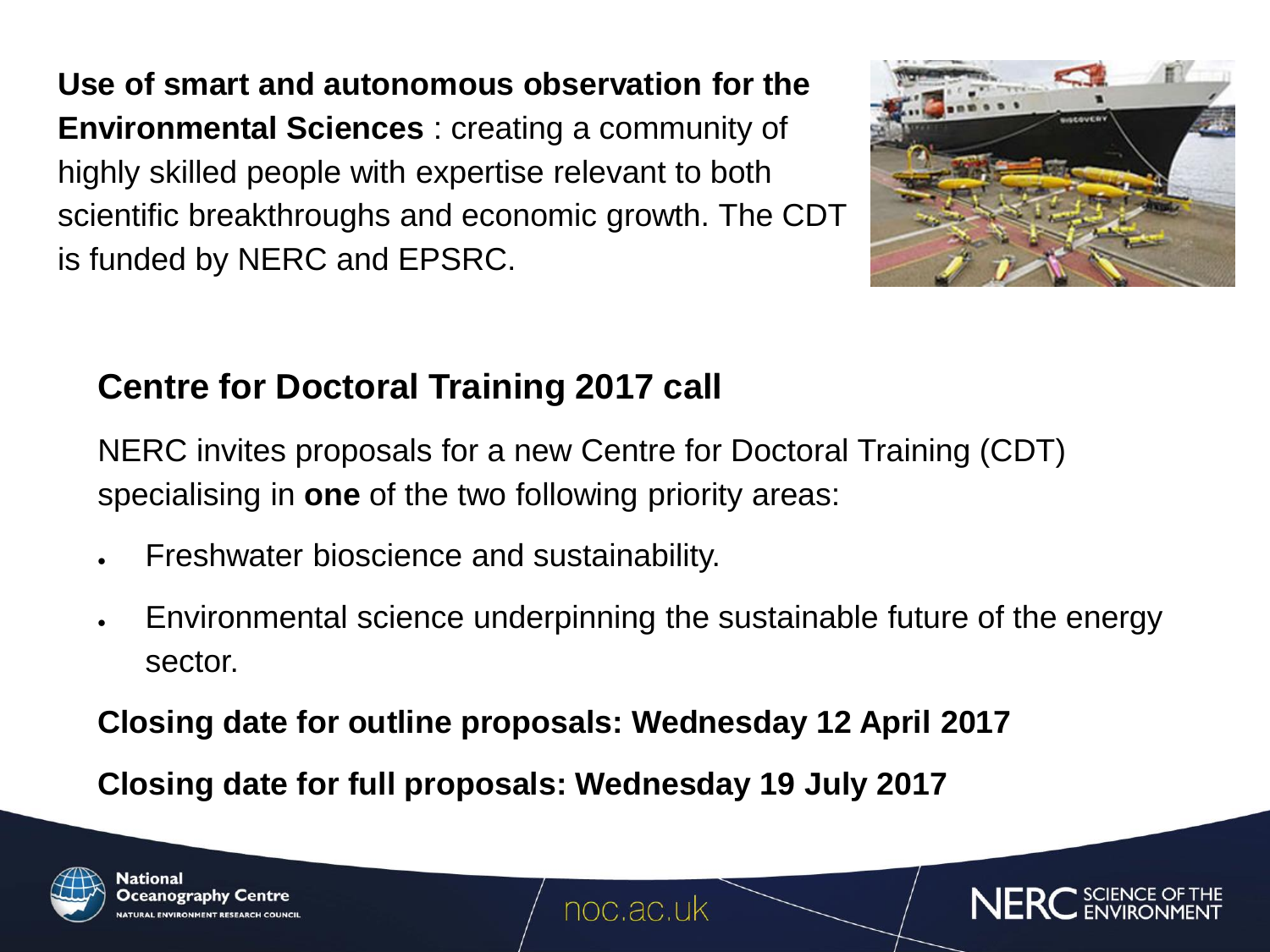## **Call for new ideas**

**Evidence of training priority** 

Closing date: **12 April 2017**

**Online registration form** [\(https://reg.nerc.ac.uk/evidence/\)](https://reg.nerc.ac.uk/evidence/)

**Supporting evidence constitutes an important component of the prioritisation** process and submissions that are not appropriately referenced are unlikely to be considered for NERC training investment.

> Evidence submissions are considered by the NERC Training Advisory Board (TAB), which uses this information and input from other NERC boards to identify areas of high training priority suitable for CDT investment.



National Oceanography Centre

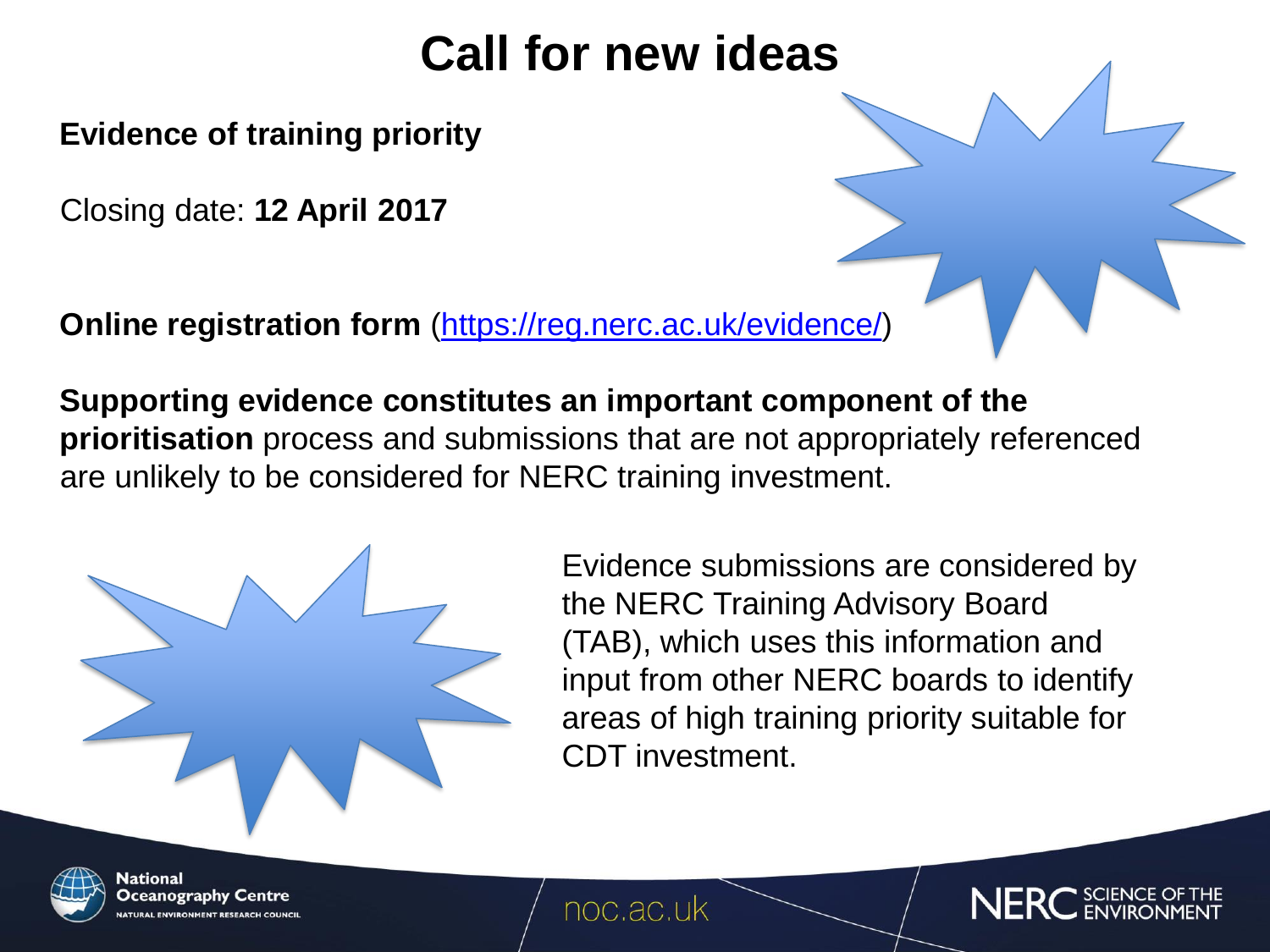## **Evidence of training priority – what is required (the form)**

- Provide a **summary** covering not only the broader training outcomes but also the specific skills training that students would receive.
- □ Provide evidence of the training need in this area from business, policy and other end**users**
- Provide evidence the **opportunities to create partnerships** with business, policy andendusers, and potential to leverage additional investment including funding

#### **Address questions**

- □ How will the proposed training meet the identified demand for skills from end-users?
- What is the **scientific importance** to the UK environmental research community?
- What is the **UK's current capacity** to deliver high quality training in this area?
- Why is a NERC CDT the **appropriate format for delivering this training**?
- □ What would be the **impact of NERC investing** in a CDT in this area at this time?
- □ What would be the **impact of NERC NOT investing** in a CDT in this area at this time?

Maximum 2000 characters for each



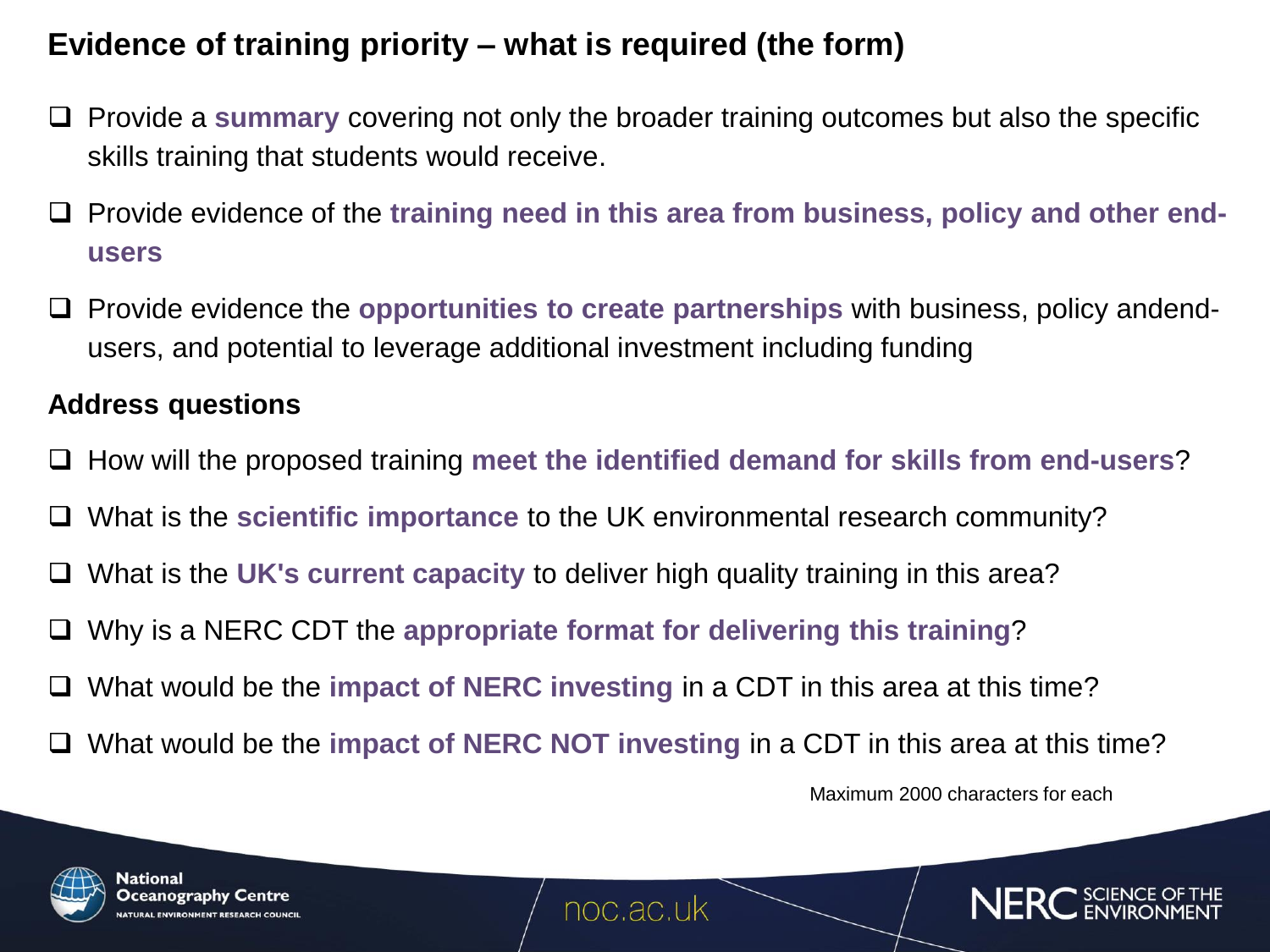## **What makes a good evidence case**

- Based on recent major developments
- Based on major investment
- Be specific about the skills needed
- Provide supporting evidence
- Potential for scientific excellence
- Strong academic community to support the students
- Will train students with strong transferrable skills
- Relevant beyond academia
- Justify the impact of not investing in the CDT

Forward looking – future growth

## Studentships are about the student



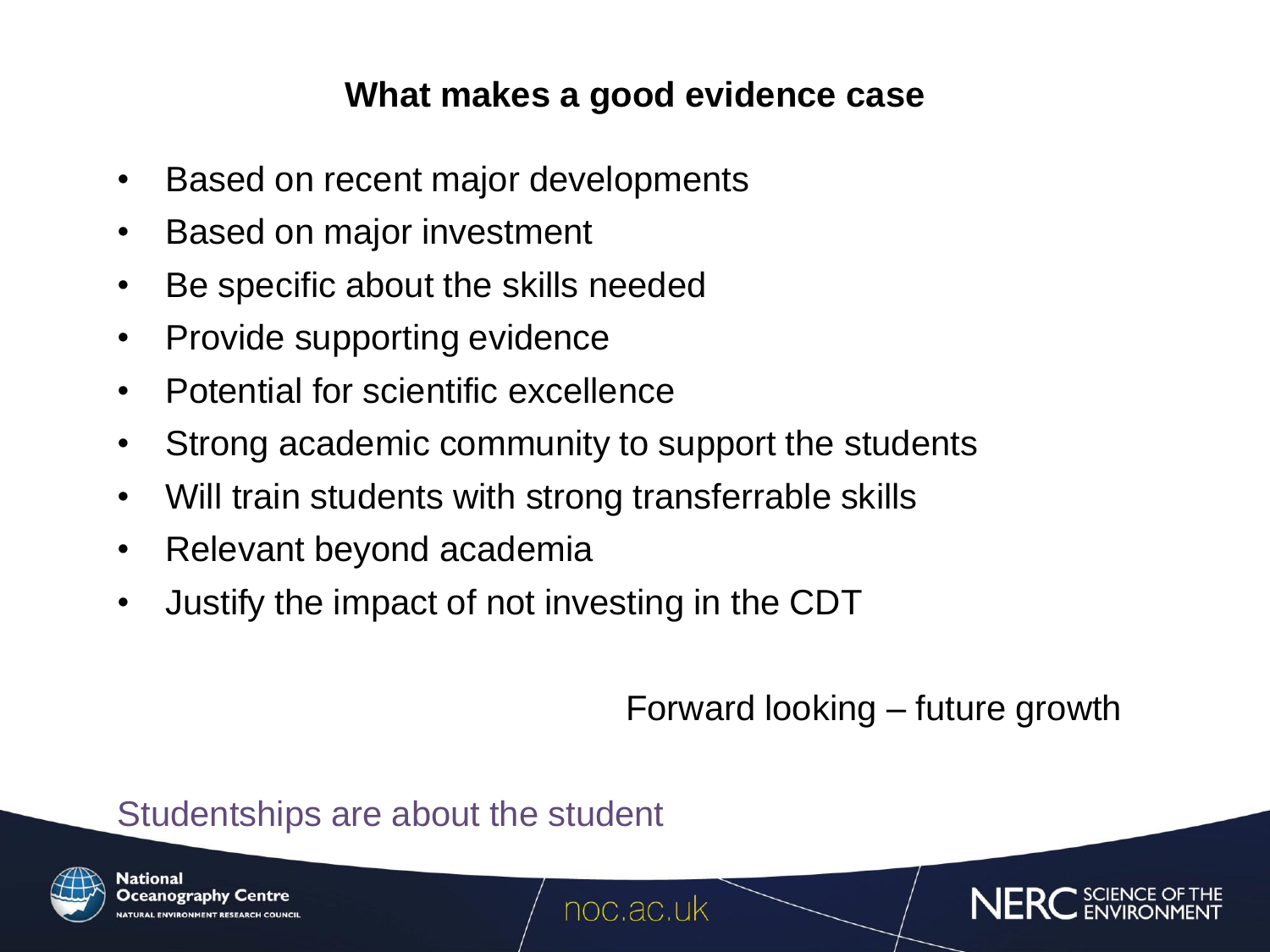Require a generation of marine scientists fully conversant with SAOS "for syntheses, analyses, assessments, forecasts, projections, and scenarios that serve a wide range of science and societal needs" Lindstrom et al 2009 *A Framework for Ocean Observing. UNESCO 2012, IOC/INF-1284*

The **UK Robotics and Autonomous Systems (RAS) Strategy led to £400 million in government funding** being earmarked for key sectors including marine industry and robotics, and £35 million for centres of excellence in RAS

#### **Investment of £13 M in capital**

funds has built the UK AUV fleet to be the largest in Europe.

UK Government Policy and the RAS strategy Exchange Think Tank highlighted RAS as "**one of the eight great technologies**" which will **propel the UK to future growth**.

Training needs **align with LWEC 2012 published 'Most Wanted Skills**' including multi-disciplinarity, data management, numeracy, translating research into practice, fieldwork, risk and modelling.

> This CDT would **fulfil the six NERC priority success criteria for training, and match all 18 recommendations**, particularly related to outcomes, student support in multidisciplinary research, transferrable skills and research excellence.

**RAS 2020 – national strategy document**  highlighted that "**developing the skill base** in RAS technology is an inherent and essential part of achieving implementation

New technologies will **strengthen the existing UK sub-sea sector, which has a projected growth of £11.1 billion in 2016**. These technologies will become standard for both industry and environmental research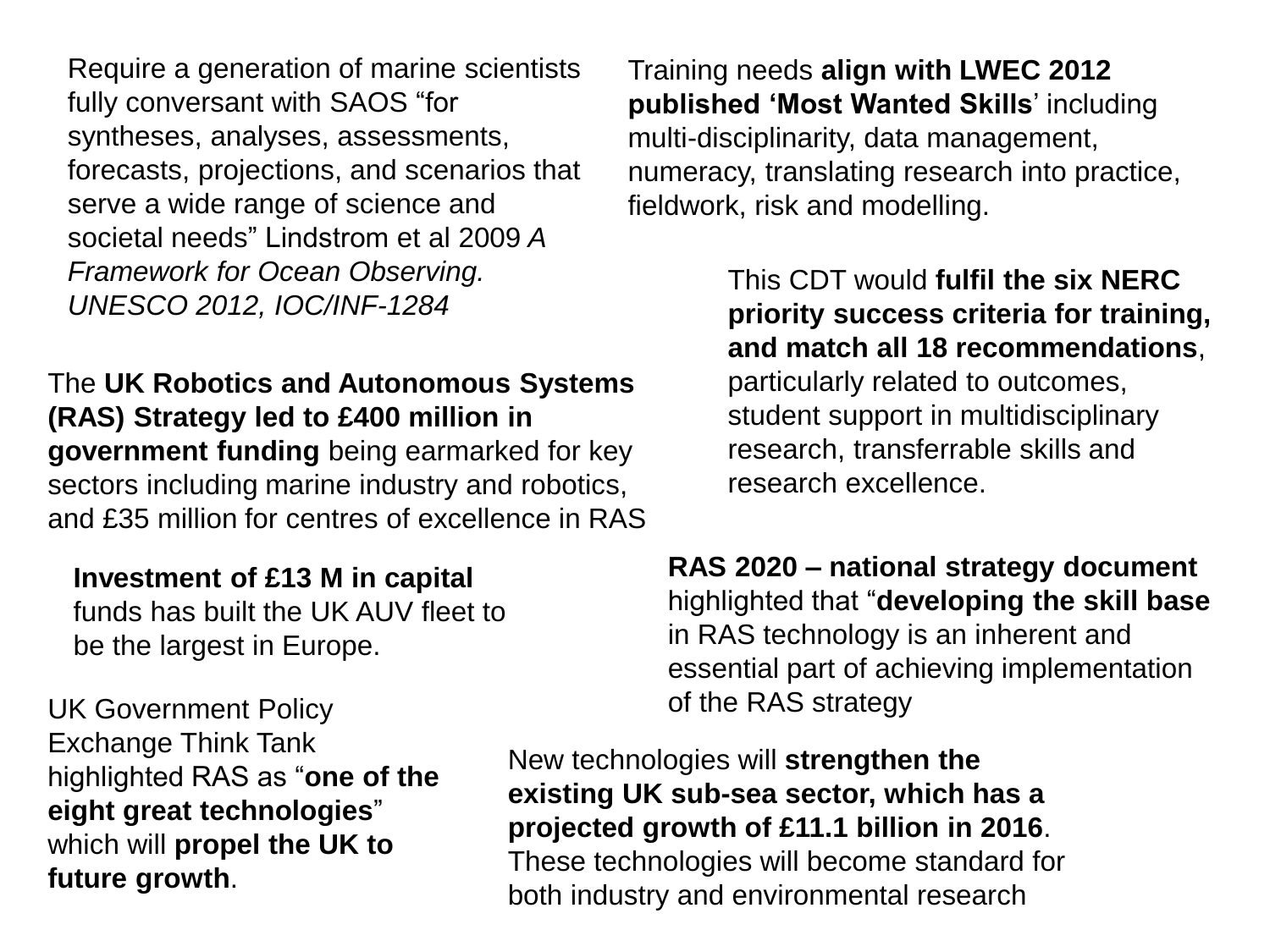### **The potential impact of NOT supporting training in this topic.**

- 1. Failure to exploit existing capital investment in the platforms and sensor developments for SAOS.
- 2. Limited feed through of new knowledge in SAOS into UK industry/economy.
- 3. UK marine science no longer at the leading edge of new observing programmes.
- 4. Current large observing programmes receive less support due to not being optimised for long-term climate observation.

Skills in the effective use of SAOS will be **essential in many industries**, including oil and gas, renewable, deepsea mining, carbon capture storage monitoring, weather forecasting and deep-sea mining.

# Discussion Session at 14:45 New Ideas for CDT studentships



National Oceanography Centre URAL ENVIRONMENT RESEARCH COUNCI